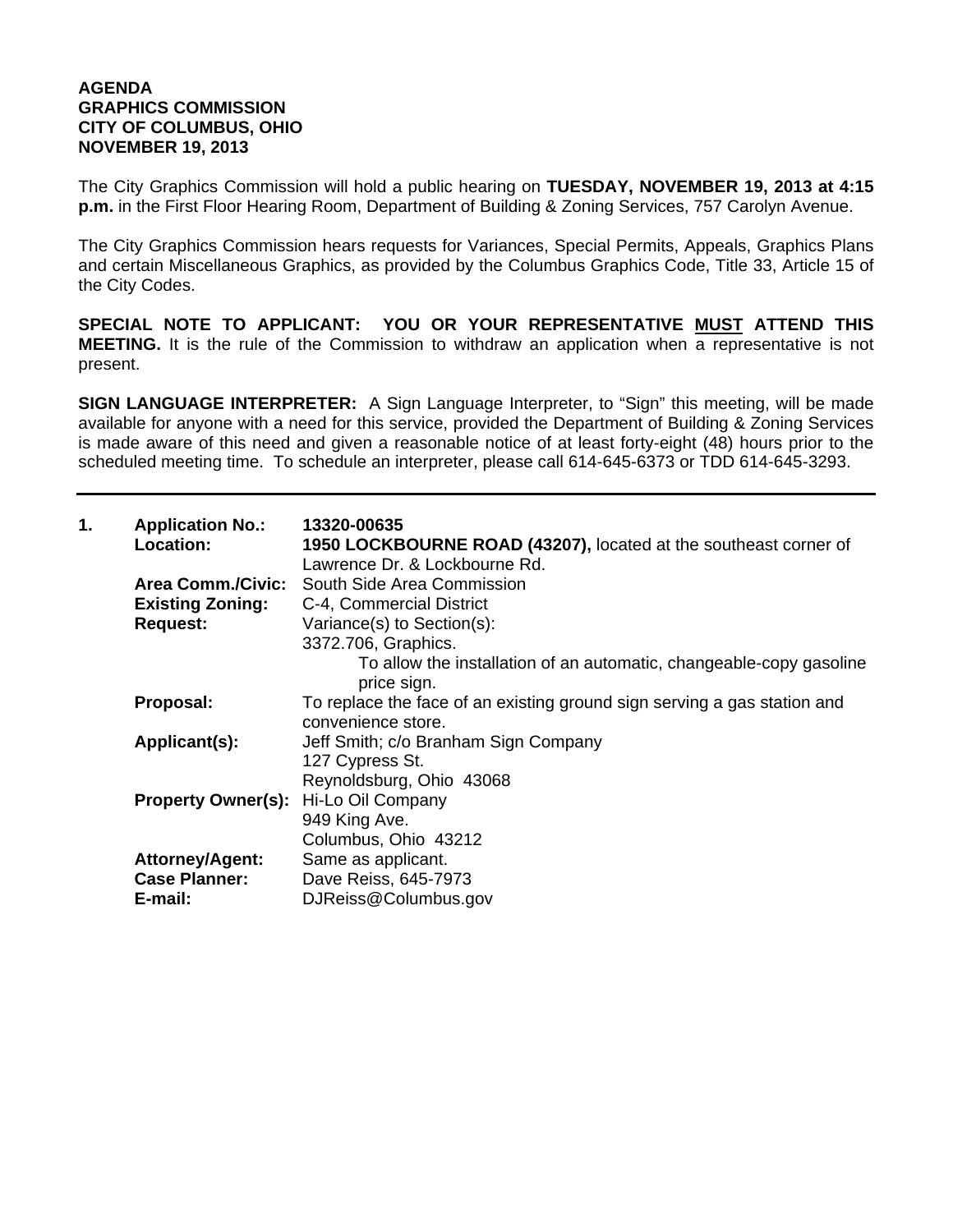| 2. | <b>Application No.:</b><br>Location: | 13320-00651<br>3349 REFUGEE ROAD (43232), located at the southeast corner of      |
|----|--------------------------------------|-----------------------------------------------------------------------------------|
|    | <b>Area Comm./Civic:</b>             | Refugee Road and Schwartz Road<br><b>Southeast Community Coalition</b>            |
|    | <b>Existing Zoning:</b>              | L-C-4, Commercial District                                                        |
|    | <b>Request:</b>                      | Variance(s) to Section(s):                                                        |
|    |                                      | 3377.17, Setback regulations for permanent on-premises ground signs.              |
|    |                                      | To reduce the minimum setback from 15 feet to 10 feet.                            |
|    | Proposal:                            | To install a new ground sign at a 10' setback.                                    |
|    | Applicant(s):                        | Columbus (Refugee) DG, LLC, c/o Mark Bush                                         |
|    |                                      | 361 Summit Blvd., Ste 110                                                         |
|    |                                      | Birmingham, Alabama 35243                                                         |
|    | <b>Property Owner(s):</b>            | <b>Ronald Erkis</b>                                                               |
|    |                                      | 50 Ashbourne Road                                                                 |
|    |                                      | Columbus, Ohio 43209                                                              |
|    | Attorney/Agent:                      | <b>Travis Munn</b>                                                                |
|    |                                      | 2800 South 11th Street                                                            |
|    |                                      | Kalamazoo, Michigan 49009                                                         |
|    | <b>Case Planner:</b>                 | Jamie Freise, 645-6350                                                            |
|    | E-mail:                              | JFFreise@Columbus.gov                                                             |
|    |                                      |                                                                                   |
| 3. | <b>HOLDOVER CASE:</b>                | 13320-00563                                                                       |
|    | <b>Application No.:</b><br>Location: | 2567 WALCUTT ROAD (43026), located at the northwest corner of                     |
|    |                                      | Roberts & Walcutt Rds.                                                            |
|    | <b>Area Comm./Civic:</b>             | None                                                                              |
|    | <b>Existing Zoning:</b>              | <b>CPD, Commercial District</b>                                                   |
|    | <b>Request:</b>                      | Variance(s) to Section(s):                                                        |
|    |                                      | 3377.10, Permanent on-premises ground signs.                                      |
|    |                                      | To increase the allowable graphic area for Sign E from 96 sq. ft. to              |
|    |                                      | 99 sq. ft. and to increase the allowable height from 20 ft. to 22 ft. 9           |
|    |                                      | in.                                                                               |
|    |                                      | 3377.17, Setback regulations for permanent on-premises ground signs.              |
|    |                                      | To reduce the required setback for Sign F from 15 ft. to 8.5 ft.                  |
|    |                                      | 3377.24, Wall signs for individual uses.                                          |
|    |                                      | To increase the allowable graphic area of wall signs from 10.6 sq.                |
|    |                                      | ft. to 11 sq. ft. for Signs B1 and B2. Also, to allow the display of a            |
|    |                                      | wall sign on a façade that does not face a public street (B1) and                 |
|    |                                      | wall signs that do not have a public entrance (B1 & B2).                          |
|    |                                      | 3377.03, Permanent on-premises signs.                                             |
|    |                                      | To allow the display of a wall sign that does not face a public street            |
|    | Proposal:                            | (B1).<br>To modify graphics requirements for a gas station and convenience store. |
|    | Applicant(s):                        | <b>Scott Weber</b>                                                                |
|    |                                      | 9918 Brewster Ln.                                                                 |
|    |                                      | Powell, Ohio 43065                                                                |
|    | <b>Property Owner(s):</b>            | Speedway                                                                          |
|    |                                      | 539 S. Main St.                                                                   |
|    |                                      | Findlay, Ohio 45840                                                               |

 **Attorney/Agent:** Rob Sweet; c/o McBride, Dale, Clarion

 5725 Dragon Way, Suite 220 Cincinnati, Ohio 45227 **Case Planner:** Dave Reiss, 645-7973 **E-mail:** DJReiss@Columbus.gov